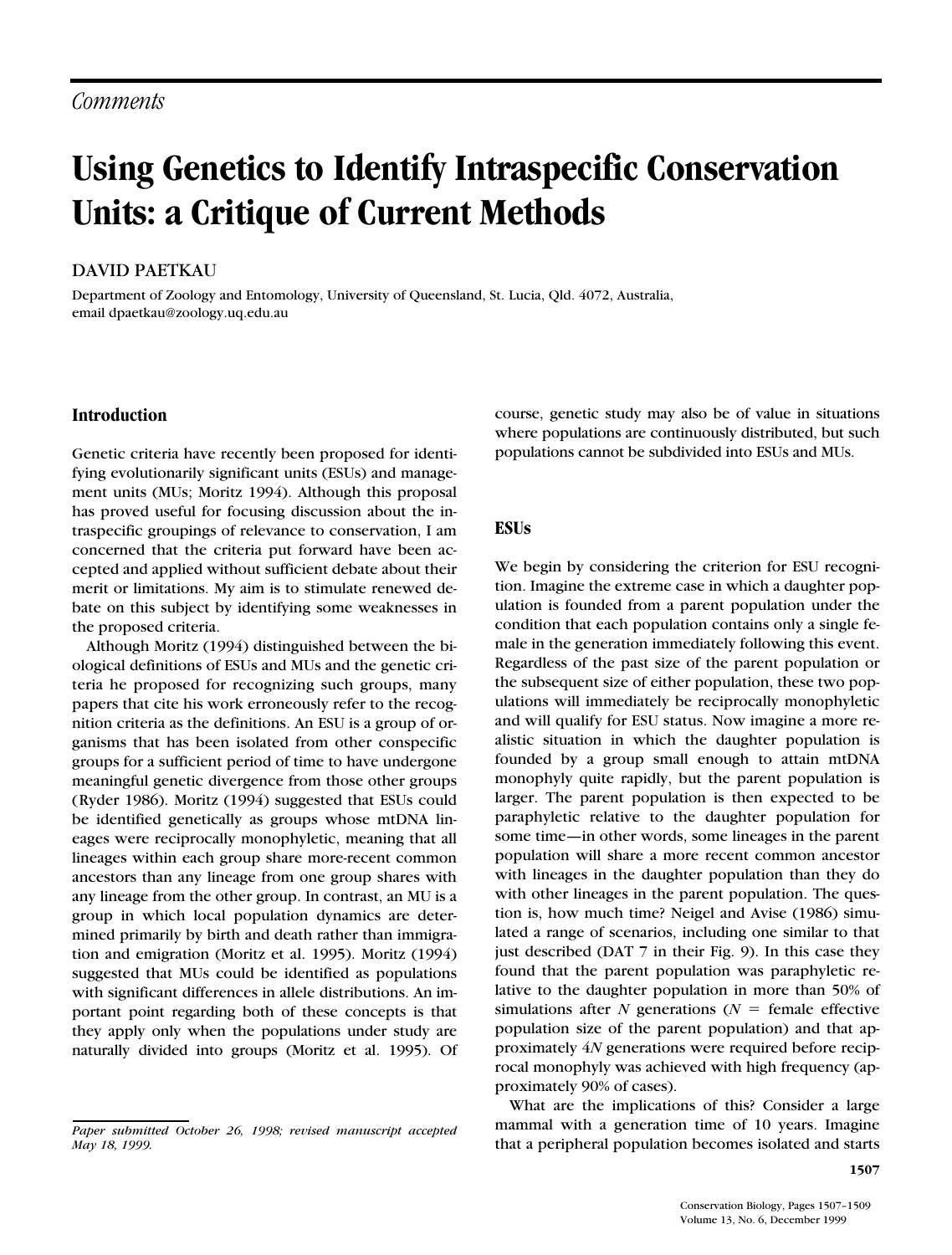down an evolutionary path independent from that of the parent population. If the parent population is very small  $(N = 400)$ , the probability approaches 0.5 that ESU status will be achieved in 4000 years (*N* generations). If *N* is very large (say 100,000), there is an approximately 10% chance that ESU status will not be achieved after 4*N* generations, or 4 million years. In this example the probability of the daughter population achieving ESU status is dependent on two factors: the size of a population from which it is now completely independent and, due to the large variance in expected time to reciprocal monophyly, a considerable amount of chance.

One of the most important contributions made by population genetics to our understanding of the tempo and mode of evolution was the realization that genetic changes in small, isolated populations could, under certain circumstances, proceed much more quickly than usual (Templeton 1980). Therefore, the type of scenario outlined above may be of broad relevance to evolution.

As a practical example, consider the case of the polar bear (*Ursus maritimus*), a species thought to have appeared in the mid-Pleistocene, perhaps when a small population of a widely distributed and relatively abundant parent species (the brown bear, *U. arctos*) became isolated during a glacial episode (Kurtén 1964). If this history is correct, then the finding that brown bears have maintained several well-diverged clades of mtDNA lineages, whereas polar bears have become fixed for lineages within one of these clades (Talbot and Shields 1996)—that is, that brown bears are paraphyletic relative to polar bears—is in keeping with expectation.

Although no biologist would suggest that polar bears are not a distinct species because of the mtDNA data, this case illustrates that groups far surpassing a reasonable biological threshold for ESU recognition can fail to get that recognition on genetic grounds if the population to which they are being compared has had large *N* since the two groups diverged. Of course, there is also a possibility of over-splitting groups that have had small *N*, but the real concern is that morphologically cryptic groups with a history of isolation and divergence similar to that of the polar bear might fail to receive protection because of a lack of mtDNA reciprocal monophyly. In short, reciprocal monophyly for mtDNA is not a necessary criterion for identifying ESUs, although it may be a sufficient criterion as long as there is no evidence to suggest that both populations involved have had a history of being very small.

I cannot suggest a simple alternative algorithm that could be used for defining ESUs under all conditions. Rather, I make the unoriginal ( Ryder 1986) suggestion that ESU definitions should be based on as many sources of information, genetic or otherwise, as are available. For example, Talbot and Shields (1996) used sequence divergence to estimate that polar bear mtDNA lineages diverged from the closest brown bear lineages some

200,000–250,000 years ago. If nothing else were known about the biology of these groups, this estimate would at least suggest isolation in keeping with ESU recognition.

#### **MUs**

We now consider the criterion for MU recognition. This criterion is less specific than the one for ESUs because neither the type nor number of loci used in searches for allele frequency differences were specified (Moritz 1994). There are many examples illustrating that the power of a genetic system to detect population structure depends on the variability and number of markers used and the sample size of individuals (e.g., Moritz et al. 1995). In lieu of a practical theoretical basis for relating genetic data to MU status, one possibility is to calibrate genetic data in populations for which movement patterns are known. The limitation of such empirical "ground-truthing" is that the analytical methods would have to provide a resolution between different scenarios that could lead to similar genetic results.

Perhaps the most important analytical issue currently limiting extrapolation from genetic data to movement patterns is that it must be possible to distinguish genetically between continuous and subdivided populations and to identify the subdivisions that exist; only when this has been done should the issue of assessing the relationships between those subdivisions arise. This issue is often ignored by geneticists who treat the study areas forming the basis of their sampling as cohesive natural groups and move straight to the task of quantifying the relationships between those sampled areas. Such an approach is adequate for learning about the general partitioning of genetic diversity across a species distribution, but not for identifying MUs.

Another analytical problem arises when the groups under consideration are not at equilibrium. This can be illustrated with two hypothetical scenarios; one where an isolated population is established with animals translocated from another population and the second where a genetically homogeneous population becomes split into two isolated groups by anthropogenic habitat alteration. In these cases the allele distributions in the respective population pairs will initially be identical (excluding sampling error), but the isolated populations will, by biological definition, be MUs. Although genetic differences will accumulate through time until the isolated populations meet the genetic criterion for MU recognition, there are many instances, particularly in conservation biology, where we would prefer not to wait for what could be tens of generations before we are able to recognize the effects of changes in population structure. In both of these cases, movement data could form a sensible basis for MU recognition from the mo